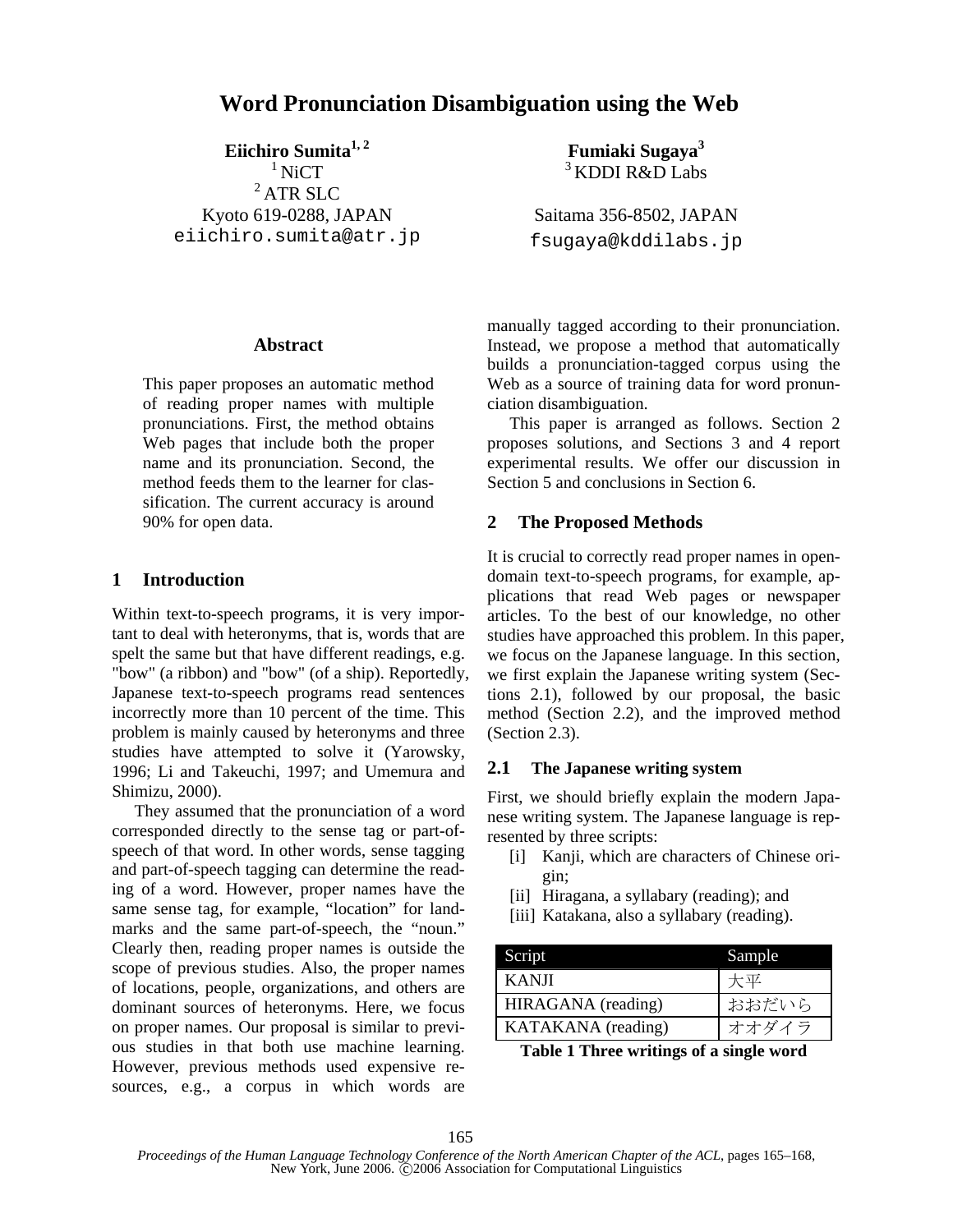As exemplified in **Table 1**, there are three writings for the word "大平." The lower two samples are representations of the same pronunciation of "oo daira."

Listing possible readings can be done by consulting a dictionary (see Section 3.1 for the experiment). Therefore, in this paper, we assume that listing is performed prior to disambiguation.

### **2.2 The basic method based on page hits**

The idea is based on the observation that proper names in Kanji often co-occur with their pronunciation in Hiragana (or Katakana) within a single Web page, as shown **Figure 1**. In the figure, the name " $\overline{X}$ " in Kanji is indicated with an oval, and its pronunciation in Katakana, "オオダ  $\angle$   $\overrightarrow{7}$ ," is high-lighted with the dotted oval.

According to Google, there are 464 pages in which "大平" and "オオダイラ" co-occur.

In this sense, the co-occurrence frequency suggests to us the most common pronunciation.



**Figure 1 On the Web, words written in Kanji often co-occur with the pronunciation written in Katakana** <sup>1</sup>

Our simple proposal to pick up the most frequent pronunciation achieves surprisingly high accuracy for open data, as Section 4 will later show.

#### **2.3 The improved method using a classifier**

The basic method mentioned above merely selects the most frequent pronunciation and neglects all others. This is not disambiguation at all.

The improved method is similar to standard word-sense disambiguation. The hit pages can pro-

 $\overline{\phantom{a}}$ 1 vide us with training data for reading a particular word. We feed the downloaded data into the learner of a classifier. We do not stick to a certain method of machine learning; any state-of-the-art method will work. The features used in classification will be explained in the latter half of this subsection.

### **Collecting training data from the Web**

Our input is a particular word, W, and the set of its readings,  ${R_k | k=1~K}.$ 

|                  | For all $k = 1 - K$ :                           |
|------------------|-------------------------------------------------|
| $\bf{1)}$        | search the Web using the query "W AND           |
|                  | $R_k$ ."                                        |
| $\rm ii)$        | obtain the set of snippets, $\{S_1(W, R_k)\}\$  |
|                  | $l = 1 - L$ .                                   |
| $\overline{111}$ | separate $R_k$ from $S_1$ and obtain the set of |
|                  | training data, $\{(T_l(W), R_k)   l=1-L \}$ .   |
| end              |                                                 |
|                  |                                                 |

In the experiments for this report, L is set to 1,000. Thus, for each reading  $R_k$  of W, we have, at most 1,000 training data  $T_1(W)$ .

#### **Training the classifier**

From the training data  $T_1(W)$ , we make feature vectors that are fed into the learner of the decision tree with the correct reading  $R_k$  for the word in question, W.

Here, we write  $T_1(W)$  as  $W_{-m} W_{-(m-1)} \dots W_{-2} W_{-1}$ W  $W_1$  W<sub>2</sub> ... W<sub>m-1</sub> W<sub>m,</sub> where m is from 2 to M, which hereafter is called the window size.

We use two kinds of features:

- The part-of-speech of  $W_2 W_1$  and  $W_1 W_2$
- Keywords within the snippet. In this experiment, keywords are defined as the top N frequent words, but for W in the bag consisting of all words in  ${T_l(W)}$ .

In this paper, N is set to 100. These features ground the pronunciation disambiguation task to the real world through the Web. In other words, they give us knowledge about the problem at hand, i.e., how to read proper names in a real-world context.

### **3 Experimental Data**

We conducted the experiments using proper location names.

http://oyudokoro.mimo.com/area/C/cd/tng/000370/index.html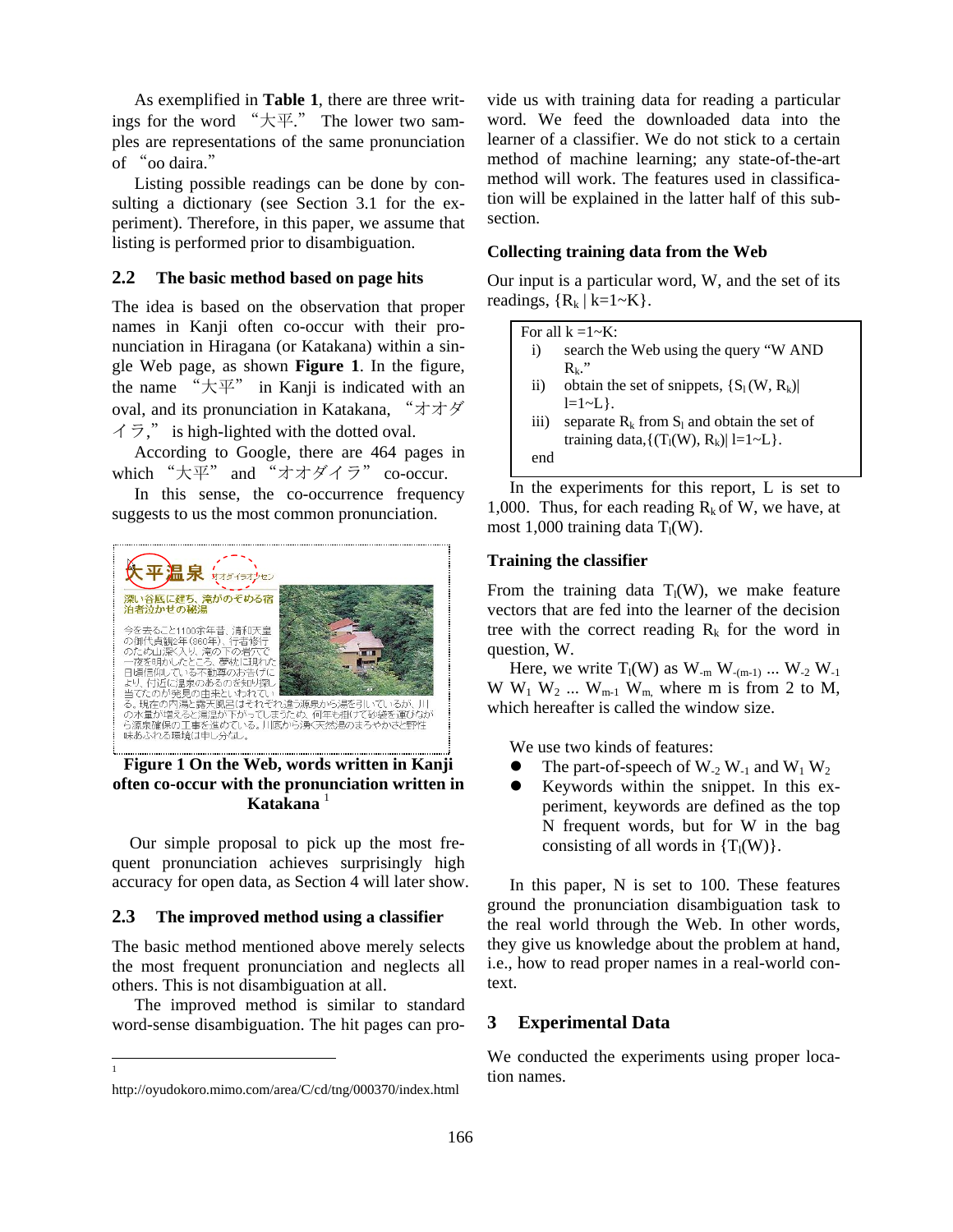### **3.1 Ambiguous name lists**

*Japan Post* openly provides postal address lists associated with pronunciations .

From that list, we extracted 79,861 pairs of proper location names and their pronunciations. As the breakdown of **Table 2** shows, 5.7% of proper location names have multiple pronunciations, while 94.3% have a single pronunciation. The average ambiguity is 2.26 for ambiguous types. Next, we took into consideration the frequency of each proper name on the Web. Frequency is surrogated by the page count when the query of a word itself is searched for using a search engine. About one quarter of the occurrences were found to be ambiguous.

| <b>Number of</b> | type           | $\frac{0}{0}$ |
|------------------|----------------|---------------|
| readings         |                |               |
|                  | 70,232         | 94.3          |
| 2                | 3,443          |               |
| 3                | 599            |               |
| 4                | 150            |               |
| 5                | 45             | 5.7           |
| 6                | 11             |               |
| 7                | 4              |               |
| 8                | $\overline{2}$ |               |
| 11               |                |               |
| total            | 74,487         | 100.0         |

**Table 2 Pronunciation ambiguities in Japanese location names** 

Our proposal depends on co-occurrences on a Web page. If the pairing of a word W and its reading R do not occur on the Web, the proposal will not work. We checked this, and found that there was only one pair missing out of the 79,861 on our list. In this sense, the coverage is almost 100%.

### **3.2 Open Data**

We tested the performance of our proposed methods on openly available data.

Open data were obtained from the EDR corpus, which consists of sentences from Japanese newspapers. Every word is tagged with part-of-speech and pronunciation.

We extracted sentences that include location heteronyms, that is, those that contain Kanji that can be found in the above-mentioned list of location heteronyms within the postal address data.

There were 268 occurrences in total. There were 72 types of heteronyms.

### **4 Experiment Results**

We conducted two experiments: (1) an open test; and (2) a study on the degree of ambiguity.

# **4.1 Open test**

We evaluated our proposals, i.e., the basic method and the improved method with the open data explained in Section 3.1. Both methods achieved a high rate of accuracy.

#### **Basic method performance**

In the basic method, the most common pronunciation on the Web is selected. The frequency is estimated by the page count of the query for the pairing of the word W and its pronunciation,  $R_i$ .

There are two variations based on the Hiragana and Katakana pronunciation scripts. The average accuracy for the open data was 89.2% for Hiragana and 86.6% for Katakana (**Table 3**). These results are very high, suggesting a strong bias of pronunciation distribution in the open data.

| <b>Scripts</b>  | <b>Accuracy</b> |
|-----------------|-----------------|
| <b>HIRAGANA</b> | 89.2            |
| <b>KATAKANA</b> | 86.6            |

**Table 3 Open test accuracy for the basic method** 

### **Performance of the improved method**

**Table 4** shows the average results for all 268 occurrences. The accuracy of the basic method (**Table 3**) was lower than that of our improved proposal in all window sizes, and it was outperformed at a window size of ten by about 3.5% for both Hiragana and Katakana.

|                 | $M=2$ | $M = 5$ | $M=10$ |
|-----------------|-------|---------|--------|
| <b>HIRAGANA</b> | 89.9  | 90.3    | 92.9   |
| KATAKANA        | 89 J  | 88 A    | 89.9   |

**Table 4 Open test accuracy for the improved method**